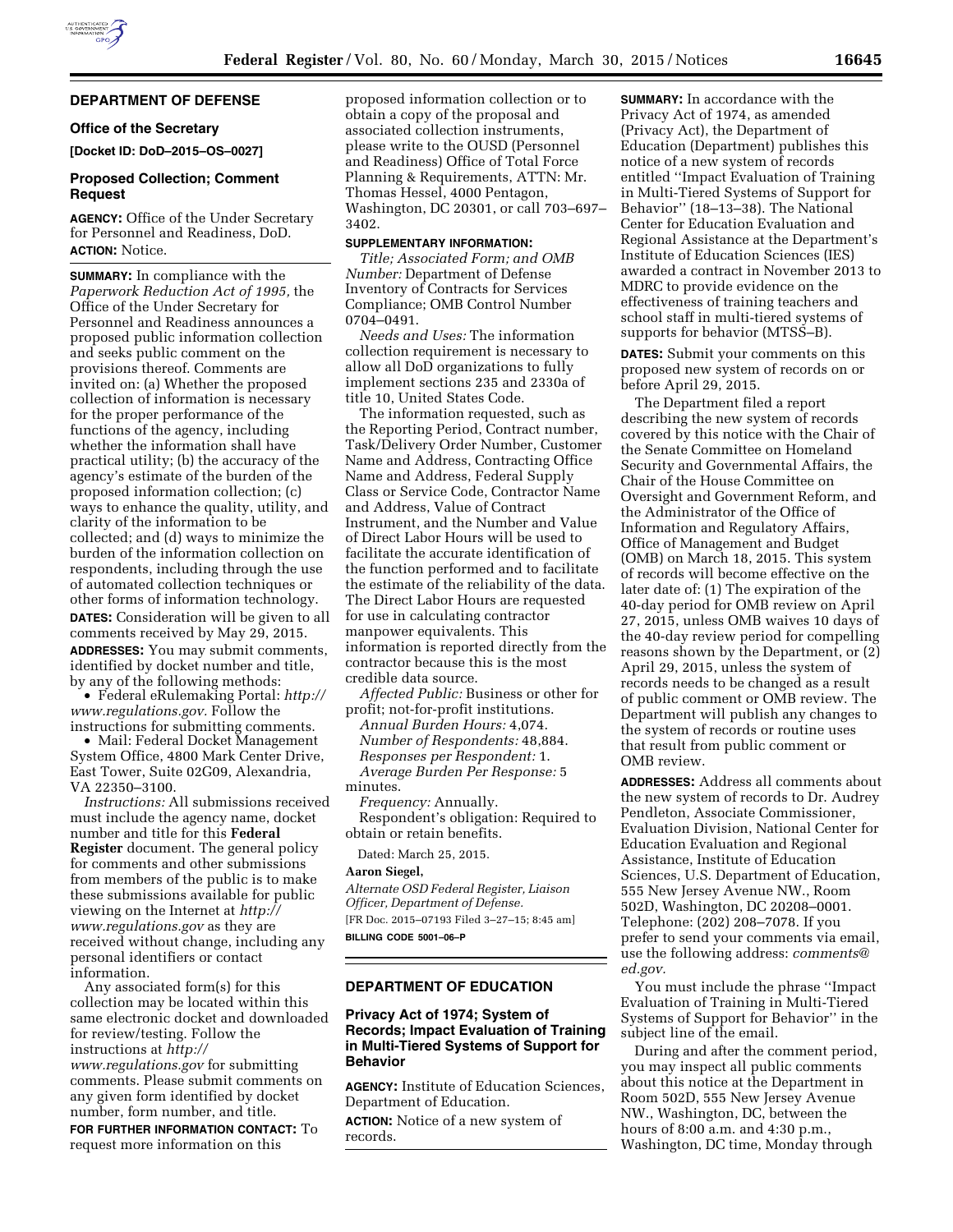Friday of each week except Federal holidays.

### **Assistance to Individuals With Disabilities in Reviewing the Rulemaking Record**

On request we will provide an appropriate accommodation or auxiliary aid to an individual with a disability who needs assistance to review the comments or other documents in the public rulemaking record for this notice. If you want to schedule an appointment for this type of accommodation or aid, please contact the person listed under **FOR FURTHER INFORMATION CONTACT**.

**FOR FURTHER INFORMATION CONTACT:** Dr. Audrey Pendleton, Associate Commissioner, Evaluation Division, National Center for Education Evaluation and Regional Assistance, Institute of Education Sciences, U.S. Department of Education, 555 New Jersey Avenue NW., Room 502D, Washington, DC 20208–0001. Telephone: (202) 208–7078. If you use a telecommunications device for the deaf (TDD) or a text telephone (TTY), you may call the Federal Relay Service (FRS), toll free, at 1–800–877–8339.

Individuals with disabilities can obtain this document in an accessible format (*e.g.*, braille, large print, audiotape, or compact disc) on request to the contact person listed in this section.

# **SUPPLEMENTARY INFORMATION:**

### **Introduction**

The Privacy Act (5 U.S.C. 552a (e)(4) and (e)(11)) requires the Department to publish in the **Federal Register** this notice of a new system of records maintained by the Department. The Department's regulations implementing the Privacy Act are contained in part 5b of title 34 of the Code of Federal Regulations (CFR).

The Privacy Act applies to any record about an individual that is maintained in a system of records from which individually identifying information is retrieved by a unique identifier associated with each individual, such as a name or Social Security number (SSN). The information about each individual is called a ''record,'' and the system, whether manual or computerbased, is called a ''system of records.''

The Privacy Act requires each agency to publish a notice of a system of records in the **Federal Register** and to prepare and send a report to OMB whenever the agency publishes a new system of records or makes a significant change to an established system of records. Each agency is also required to send copies of the report to the Chair of

the Senate Committee on Homeland Security and Governmental Affairs and the Chair of the House Committee on Oversight and Government Reform. These reports are intended to permit an evaluation of the probable effect of the proposal on the privacy rights of individuals.

The system will contain personally identifying information on approximately 38,000 students and 3,600 teachers and other school staff from 12 school districts and will include, but not necessarily be limited to, data on: (1) For students, standardized math and English/ Language Arts test scores, age, sex, race/ ethnicity, grade, eligibility for free/ reduced-price lunches, English Learner status, individualized education program status, school enrollment dates, attendance, discipline records, school engagement, and student behavior, and (2) for teachers and other school staff, school assignments, positions, grades and subjects taught, any available teacher and staff background characteristics, including age, sex, race/ ethnicity, certifications, and years of teaching experience, and classroom management and behavior support practices.

*Electronic Access to This Document:*  The official version of this document is the document published in the **Federal Register**. Free Internet access to the official edition of the **Federal Register**  and the Code of Federal Regulations is available via the Federal Digital System at: *[www.gpo.gov/fdsys.](http://www.gpo.gov/fdsys)* At this site you can view this document, as well as all other documents of this Department published in the **Federal Register**, in text or Adobe Portable Document Format (PDF). To use PDF you must have Adobe Acrobat Reader, which is available free at the site.

You may also access documents of the Department published in the **Federal Register** by using the article search feature at: *[www.federalregister.gov](http://www.federalregister.gov)*. Specifically, through the advanced search feature at this site, you can limit your search to documents published by the Department.

Dated: March 19, 2015.

### **Sue Betka,**

*Acting Director, Institute of Education Sciences.* 

For the reasons discussed in the preamble, the Director of the Institute of Education Sciences, U.S. Department of Education (Department) publishes a notice of a new system of records to read as follows:

#### **SYSTEM NUMBER:**

18–13–38

#### **SYSTEM NAME:**

Impact Evaluation of Training in Multi-Tiered Systems of Support for Behavior.

#### **SECURITY CLASSIFICATION:**

None.

#### **SYSTEM LOCATIONS:**

(1) Evaluation Division, National Center for Education Evaluation and Regional Assistance, Institute of Education Sciences (IES), U.S. Department of Education, 555 New Jersey Avenue NW., Room 502D, Washington, DC 20208–0001.

(2) MDRC, 16 East 34 Street, 19th Floor, New York, NY 10016–4326 (contractor).

(3) American Institutes for Research (AIR), 1000 Thomas Jefferson Street NW., Washington, DC 20007–3835 (subcontractor).

(4) Decision Information Resources (DIR), Inc., 2600 Southwest Freeway, Suite 900, Houston, TX 77098–4610 (subcontractor).

### **CATEGORIES OF INDIVIDUALS COVERED BY THE SYSTEM:**

The system of records will include personally identifying information about the students as well as teachers and other school staff who participate in the study. The system will contain records on approximately 38,000 students and 3,600 teachers and other school staff from 12 school districts.

### **CATEGORIES OF RECORDS IN THE SYSTEM:**

For students, this information will include, but will not necessarily be limited to, standardized math and English/Language Arts test scores, age, sex, race/ethnicity, grade, eligibility for free/reduced-price lunches, English Learner status, individualized education program status, school enrollment dates, attendance, discipline records, school engagement, and student behavior. For teachers and other school staff, this information will include, but will not necessarily be limited to, school assignments, positions, grades and subjects taught, any available teacher and staff background characteristics, including age, sex, race/ethnicity, certifications, and years of teaching experience, and classroom management and behavior support practices.

# **AUTHORITY FOR MAINTENANCE OF THE SYSTEM:**

The system of records is authorized under sections 171(b) and 173 of the Education Sciences Reform Act of 2002 (ESRA) (20 U.S.C. 9561(b) and 9563) and section 664 of the Individuals with Disabilities Education Improvement Act of 2004 (20 U.S.C. 1464).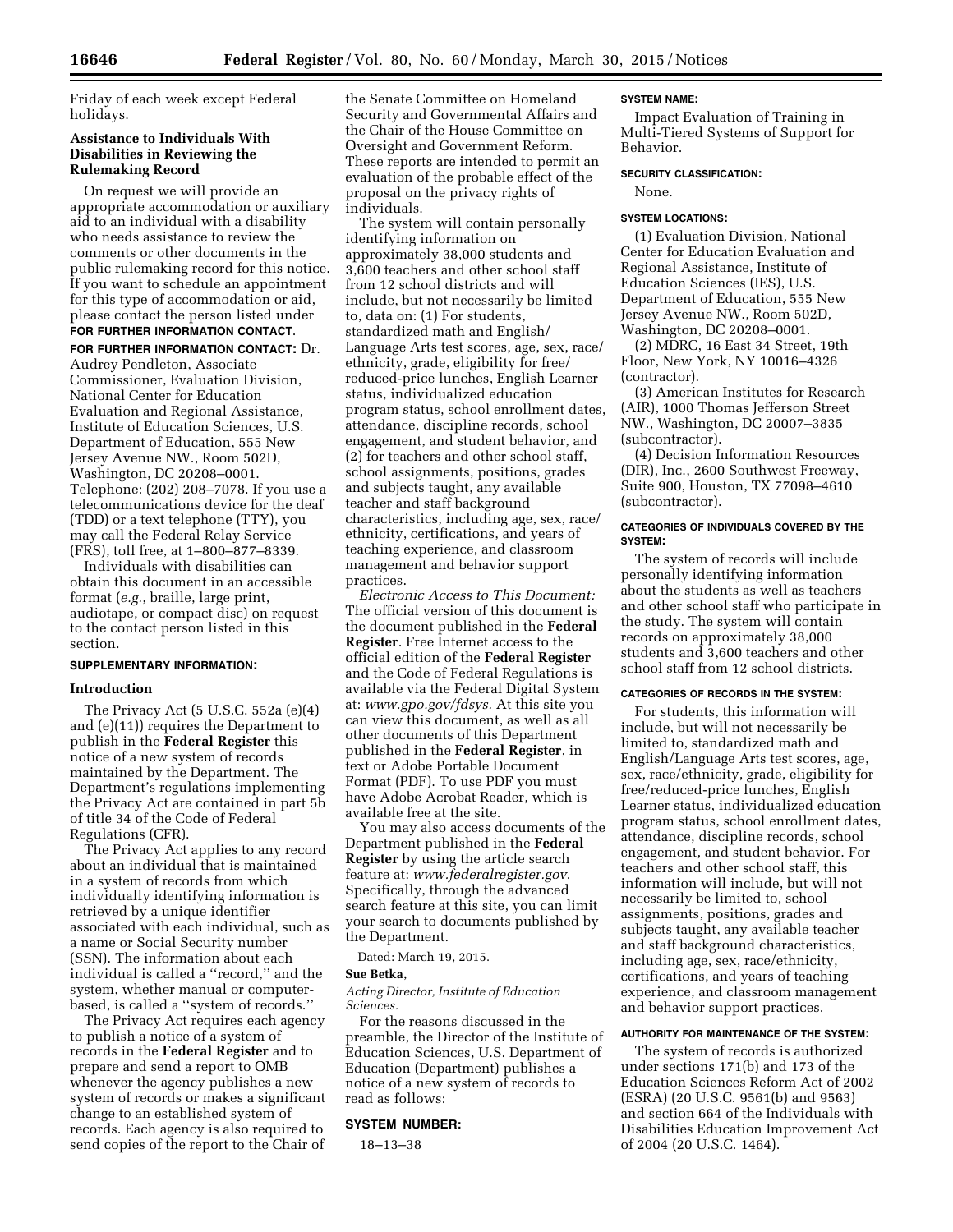#### **PURPOSE(S):**

The information contained in the records maintained in this system will be used to conduct a rigorous study of the effectiveness of providing school staff with training in multi-tiered systems of supports for behavior.

The study will address the following central research questions: What are the impacts on school climate, school staff practice, and student outcomes of providing training in MTSS–B that includes universal supports (Tier I)? What are the impacts on school climate, school staff practice, and student outcomes of providing training in MTSS–B that includes universal supports (Tier I) plus targeted interventions for at-risk students (Tier II)? What is the impact of additional training in targeted interventions for atrisk students (Tier II) for schools already trained in MTSS–B that includes universal supports (Tier I)? What are the impacts for relevant subgroups including students with at-risk behavior, students with disabilities, and teachers with less experience? Which strategies are correlated with improvement in student outcomes?

#### **ROUTINE USES OF RECORDS MAINTAINED IN THE SYSTEM, INCLUDING CATEGORIES OF USERS AND THE PURPOSES OF SUCH USES:**

The Department may disclose information contained in a record in this system of records under the routine uses listed in this system of records without the consent of the individual if the disclosure is compatible with the purposes for which the record was collected. The Department may make these disclosures on a case-by-case basis or, if the Department has complied with the computer matching requirements of the Privacy Act of 1974, as amended (Privacy Act), under a computer matching agreement. Any disclosure of individually identifiable information from a record in this system must also comply with the requirements of section 183 of the ESRA (20 U.S.C. 9573) providing for confidentiality standards that apply to all collection, reporting, and publication of data by the Institute of Education Sciences. It must also comply with the requirements of the Family Educational Rights and Privacy Act (20 U.S.C. 1232g; 34 CFR part 99), which protects the privacy of student education records.

The Department may disclose records under the ''contract disclosure'' proposed routine use. If the Department contracts with an entity for the purpose of performing any function that requires disclosure of records in this system to employees of the contractor, the Department may disclose the records to

those employees who have received the appropriate level of security clearance from the Department. Before entering into such a contract, the Department will require the contractor to maintain Privacy Act safeguards, as required under 5 U.S.C. 552a(m), with respect to the records in the system.

### **DISCLOSURE TO CONSUMER REPORTING AGENCIES:**

None.

# **POLICIES AND PRACTICES FOR STORING, RETRIEVING, ACCESSING, RETAINING, AND DISPOSING OF RECORDS IN THE SYSTEM:**

# **STORAGE:**

The Department will maintain records on CD–ROM, and the contractor (MDRC) and subcontractors (AIR and DIR) will maintain data for this system on computers and in hard copy.

#### **RETRIEVABILITY:**

Records in this system will be indexed and retrieved by a unique number assigned to each individual that is cross-referenced by the individual's name on a separate list.

#### **SAFEGUARDS:**

All physical access to the Department's site and to the sites of the Department's contractor and subcontractors, where this system of records will be maintained, is controlled and monitored by security personnel. The computer system employed by the Department offers a high degree of resistance to tampering and circumvention. This security system limits data access to Department and contract staff on a need-to-know basis and controls individual users' ability to access and alter records within the system.

The contractor and subcontractors will establish a similar set of procedures at their sites to ensure confidentiality of data. The contractor and subcontractors are required to ensure that information identifying individuals is in files physically separated from other research data and electronic files identifying individuals are separated from other electronic research data files. The contractor will maintain security of the complete set of all master data files and documentation. Access to individually identifiable data will be strictly controlled. All information will be kept in locked file cabinets during nonworking hours, and work on hardcopy data will take place in a single room, except for data entry.

Physical security of electronic data also will be maintained. Security features that protect project data will include: Password-protected accounts that authorize users to use the contractor's system but to access only specific network directories and network software; user rights and directory and file attributes that limit those who can use particular directories and files and determine how they can use them; and additional security features that the network administrators will establish for projects as needed. The Department's, the contractor's, and the subcontractor's employees who ''maintain'' (collect, maintain, use, or disseminate) data in this system must comply with the requirements of the Privacy Act and the confidentiality standards in section 183 of the ESRA (20 U.S.C. 9573).

#### **RETENTION AND DISPOSAL:**

Records are maintained and disposed of in accordance with the Department's Records Disposition Schedules (GRS 23, Item 8).

### **SYSTEM MANAGER AND ADDRESS:**

Associate Commissioner, Evaluation Division, National Center for Education Evaluation and Regional Assistance, Institute of Education Sciences, U.S. Department of Education, 555 New Jersey Avenue NW., Room 502D, Washington, DC 20208–0001.

#### **NOTIFICATION PROCEDURE:**

If you wish to determine whether a record exists regarding you in the system of records, contact the system manager. Your request must meet the requirements of the Department's Privacy Act regulations at 34 CFR 5b.5, including proof of identity.

#### **RECORD ACCESS PROCEDURE:**

If you wish to gain access to a record about you in this system of records, contact the system manager. Your request must meet the requirements of the Department's Privacy Act regulations at 34 CFR 5b.5, including proof of identity.

#### **CONTESTING RECORD PROCEDURE:**

If you wish to contest the content of a record regarding you in the system of records, contact the system manager. Your request must meet the requirements of the Department's Privacy Act regulations at 34 CFR 5b.7, including proof of identity.

# **RECORD SOURCE CATEGORIES:**

This system will contain records on students as well as teachers and other school staff in an impact evaluation of training in multi-tiered systems of supports for behavior. Data will be obtained through human resource and student administrative records maintained by the school districts,